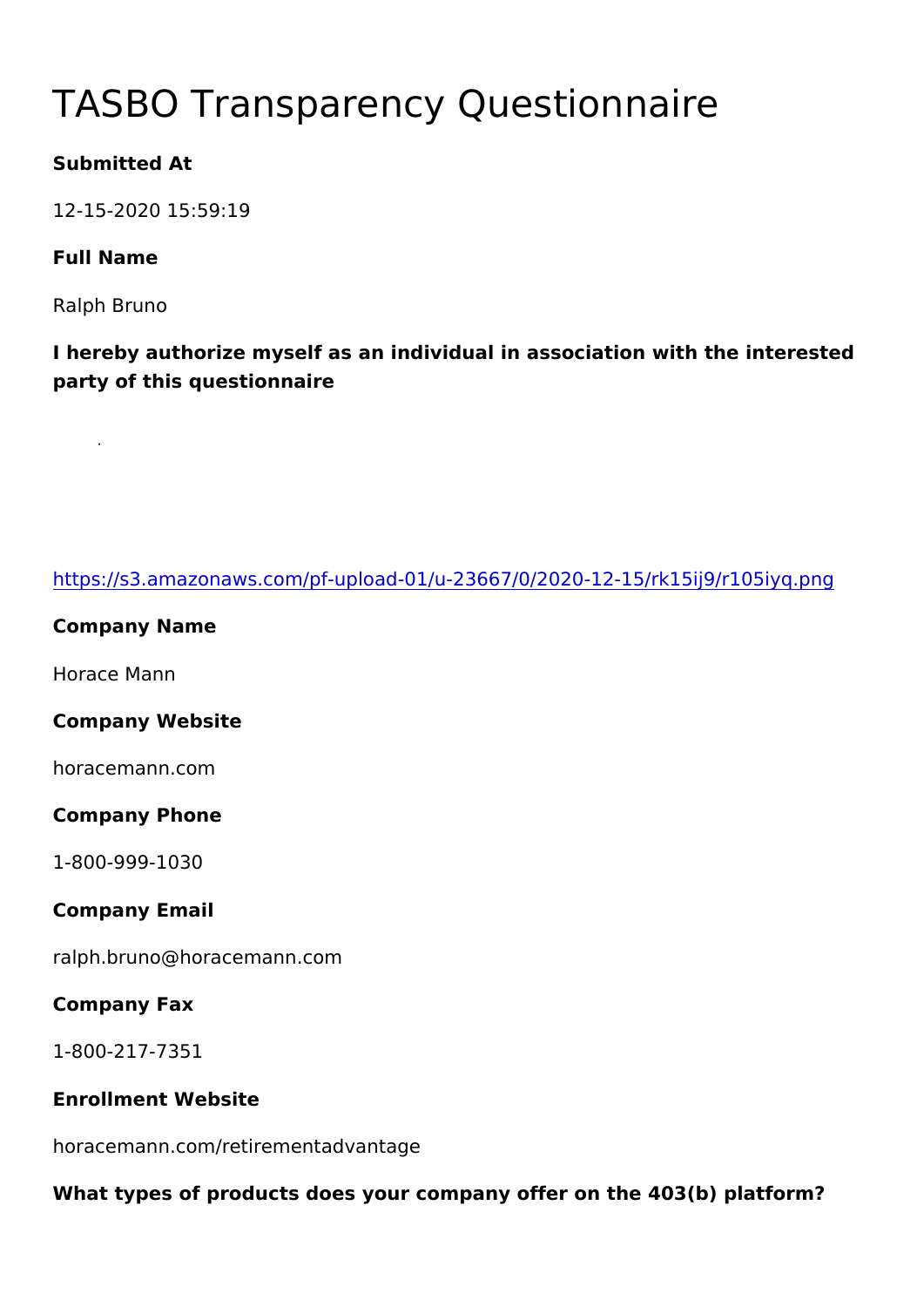Mutual Funds Platform, Fixed Annuities, Indexed Annuities, Variable Annuities

## **What are your 403(b) Assets Under Management?**

\$6B-8B

## **What is your rating?**

S&P (AA+ / AA / AA- / A+ / A / A- / BBB+ / BBB / BBB- / BB+ / BB / BB- / B+ / B / B- / CCC+ / CCC / CCC- / D / None), Fitch (AA+ / AA / AA- / A+ / A / A- / BBB+ / BBB / BBB- / BB+ / BB / BB- / B+ / B / B- / CCC+ / CCC / CCC- / D / None), Moody's (Aaa / Aa1 / Aa2 / Aa3 / A1 / A2 / A3 / Baa1 / Baa2 / Baa3 / Ba1 / Ba2 / Ba3 / B1 / B2 / B3/ Caa1 / Caa2/ Caa3/None)

## **Is your organization licensed by Texas Department of Insurance (TDI)?**

Yes

**Is your organization in compliance with minimum capital and surplus requirements, including applicable risk-based capital and surplus requirements prescribed by rules adopted by TDI and supporting documentation?**

Yes

**As of 9/1/2019, do you agree to offer and sell only products that met former Teacher Retirement System of Texas (TRS) Requirements as of 9/1/2019?**

Yes

**Has your organization ever been petitioned into bankruptcy or insolvency in the last 10 years?**

No

**Has your organization or any of its officers been cited, or reprimanded by any regulatory agency within the past ten years?**

Yes

## **What enrollment options does your company offer?**

Online, Phone, Representative Only

## **How are clients able to make changes to their accounts?**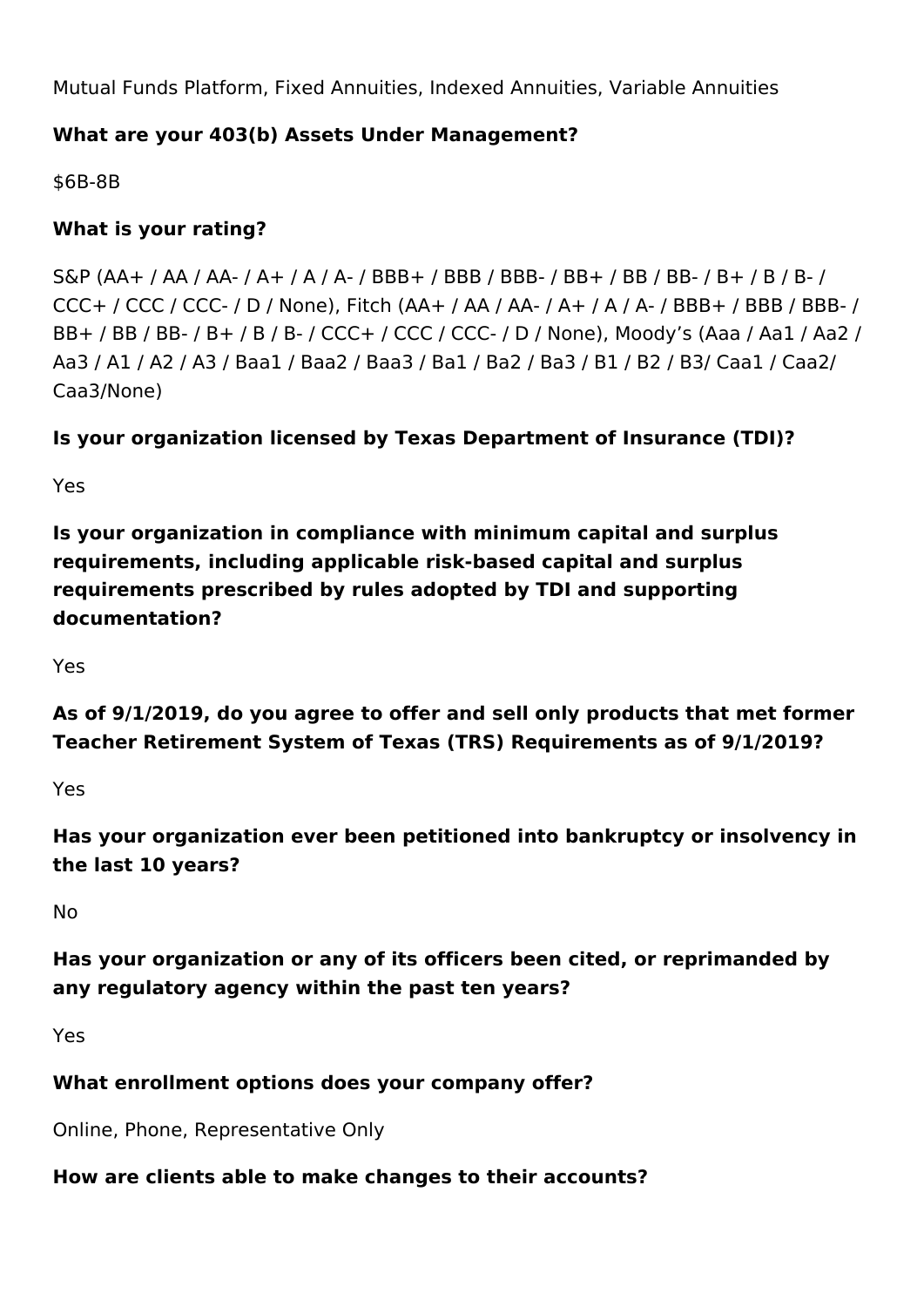Online, Mail, Phone, Representative Only

## **Do you offer specific investment advice to individual 403(b) account holders?**

No

**Does your organization have experience in providing 403(b) qualified investment products and have a specialized department dedicated to the service of 403(b) qualified investment products?**

Yes

**Does your organization require that each of its representatives are properly licensed and qualified, by training and continuing education, to sell and service the company's eligible qualified investments?** 

Yes

**Does your sales force consist of captive agents or brokers?**

Captive Agents

# **If your organization uses commissioned sales representatives, will you commit to limit the number of representatives working with a particular school district? If so what will this limitation be (e.g., no more than X, X number of representatives per Y number of employees, etc.)?**

Yes. However, we cannot commit to limit the number of representatives per number of employees.

## **What products do you currently actively offer?**

Mutual Funds- Platform Access, Fixed Annuities, Indexed Annuities, Variable Annuities

## **Share Class**

Institutional

## **What is your management fee?**

Max of 1.25% Annual Asset-Based Fee, \$35 Annual Maintenance Fee

## **What are your Distribution and/or service 12b-1 Expenses?**

None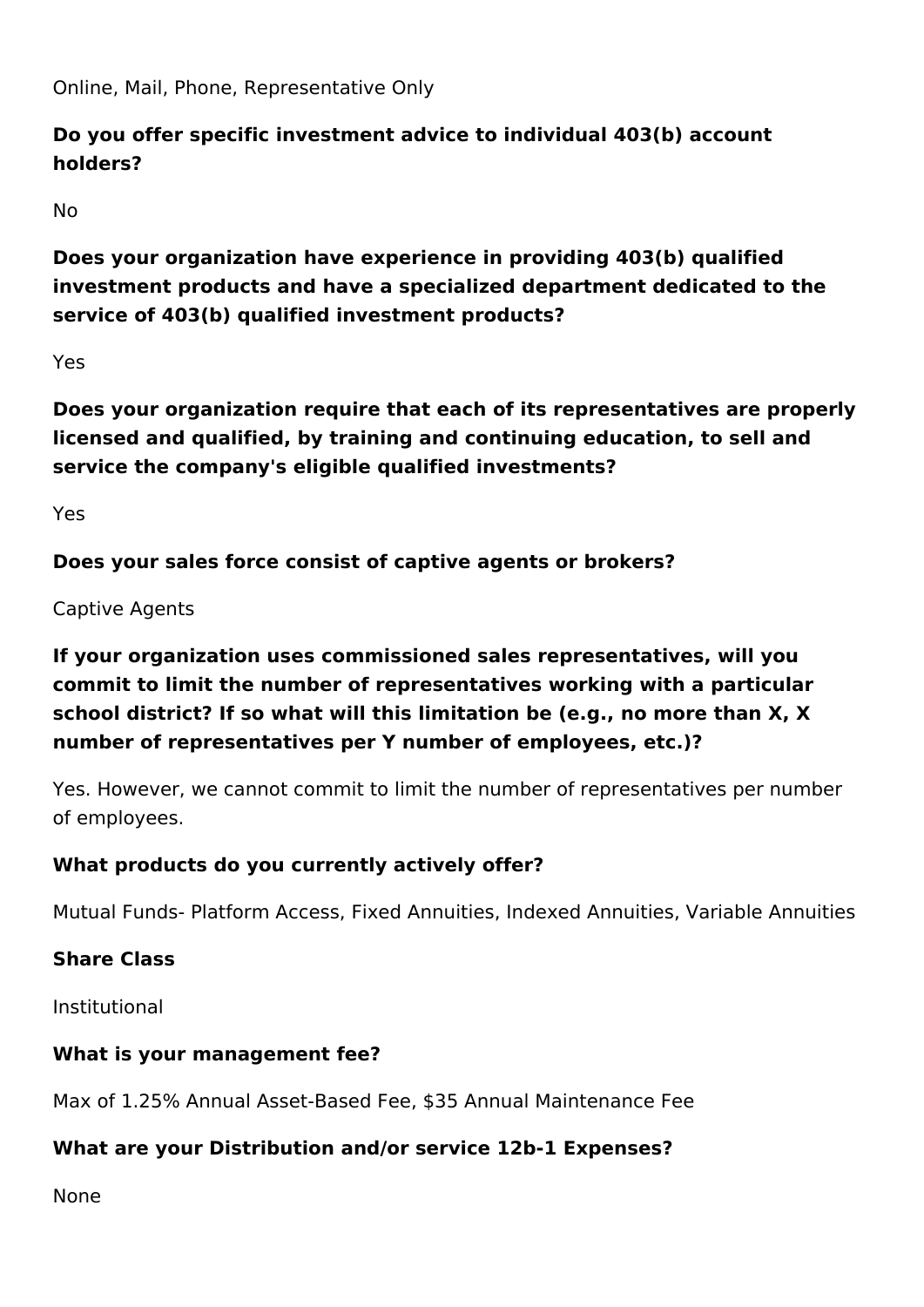#### **What are your Other Fees & Expenses?**

\$20 Distribution Fee, \$50 QDRO Processing Fee

## **What are your Acquired Fund Fees & Expenses?**

None

#### **Do you allow loans?**

Yes

## **If yes, what is your Loan Fixed Dollar Fee?**

\$50 Loan Origination and \$50 Annual Fee

#### **If yes, what is your Loan Interest Rate?**

4.1%

#### **If yes, who keeps the interest?**

Client

#### **Do you have any other transaction fees?**

Wire Fees, There are no charges for ACH distributions.

#### **Do you have annual fees?**

No

## **Do you have any Surrender Charges or Withdrawal Fees?**

No

## **Do you allow loans?**

Yes

# **If yes, what is your Loan Fixed Dollar Fee?**

\$0

## **What is your Net Loan Interest Rate?**

 $1\% - 2.4\%$ 

## **What is your fixed current interest rate?**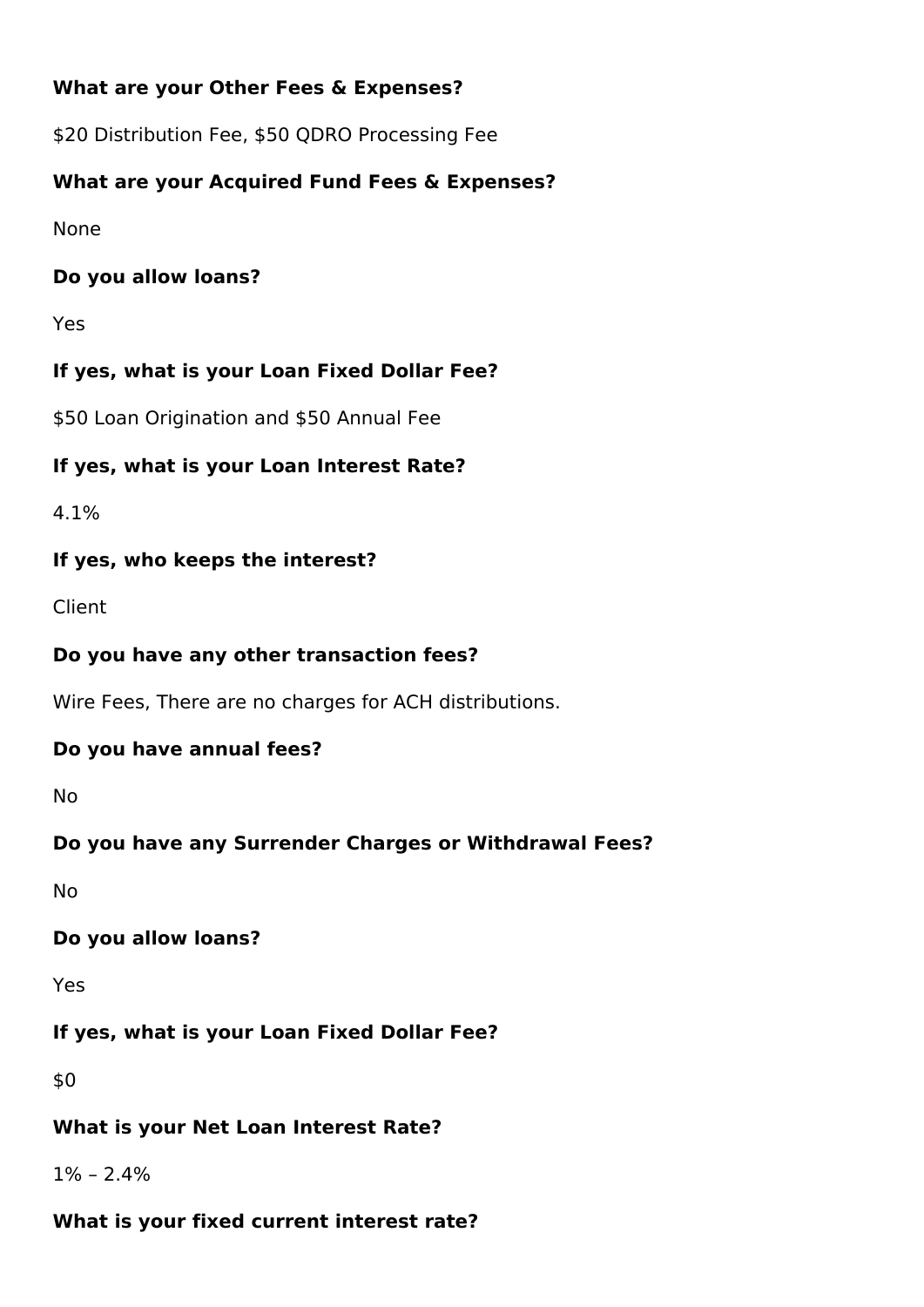1.10% - 1.75% (varies on contract length)

#### **What is your guaranteed interest rate?**

1.00%

## **Does the guaranteed interest rate apply to the entire portfolio balance?**

No

## **Do you offer any bonus rates?**

No

## **Do you have any other transaction fees?**

Wire Feed, There are no charges for ACH distributions

## **Do you have annual fees?**

No

## **Do you have any Surrender Charges or Withdrawal Fees?**

No

## **Do you allow loans?**

Yes

## **If yes, what is your Loan Fixed Dollar Fee?**

\$0

## **What is your Net Loan Interest Rate?**

 $1\% - 2.4\%$ 

## **Do you have any other transaction fees?**

Wire Feed, There are no charges for ACH distributions

## **What is your fixed current interest rate?**

1.40%

## **What is your guaranteed interest rate?**

1.00%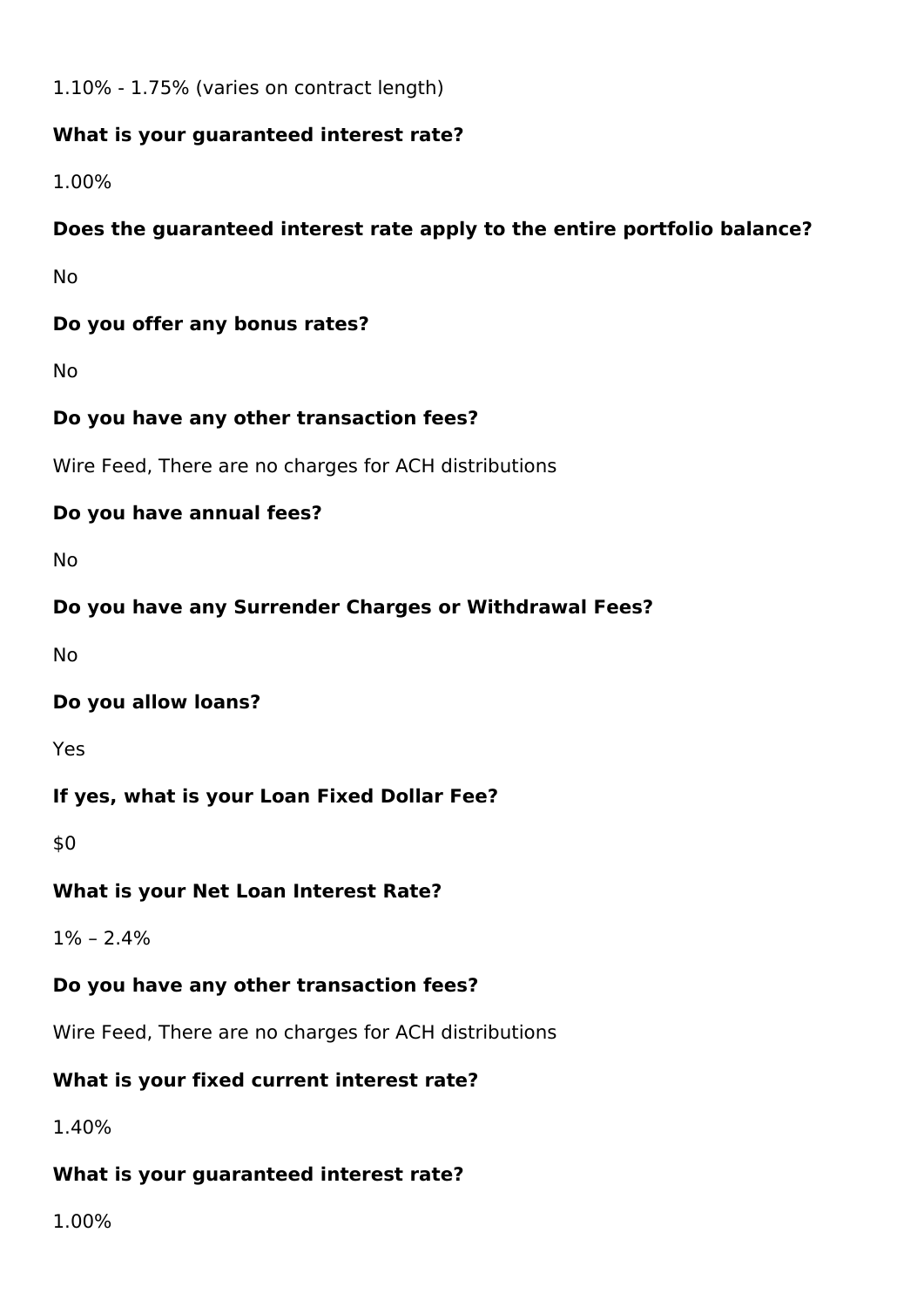## **What is your crediting formula?**

We review our crediting rates for new deposits monthly based on recent trends in the yields on the investment grade corporate bonds and mortgage backed securities we invest in to support our general account annuity business. Those initial rates are guaranteed for a minimum of one year. Thereafter, rates on prior deposits are reviewed once per year based primarily on the prevailing investment rates at the time the deposits were received and subsequent trends in yields earned on reinvested interest and principal repayments. Those renewal rates will not be changed more than once per twelve month period.

## **Do you have any Annual Fees?**

Yes

## **What is your annual Administrative Fee?**

\$35 Annual Maintenance Fee

## **What is your Morality and Risk Expense Fee?**

1.25% M&E

## **What is your portfolio operating expense?**

0.04% - 1.22%, with an average net expense ratio of 0.36%

#### **What is the sum of any other annual fees?**

\$0

## **Do you have any Surrender Charges or Withdrawal Fees?**

No

#### **Do you allow loans?**

Yes

## **If yes, what is your Loan Fixed Dollar Fee?**

\$0

## **What is your Net Loan Interest Rate?**

 $1\% - 2.4\%$